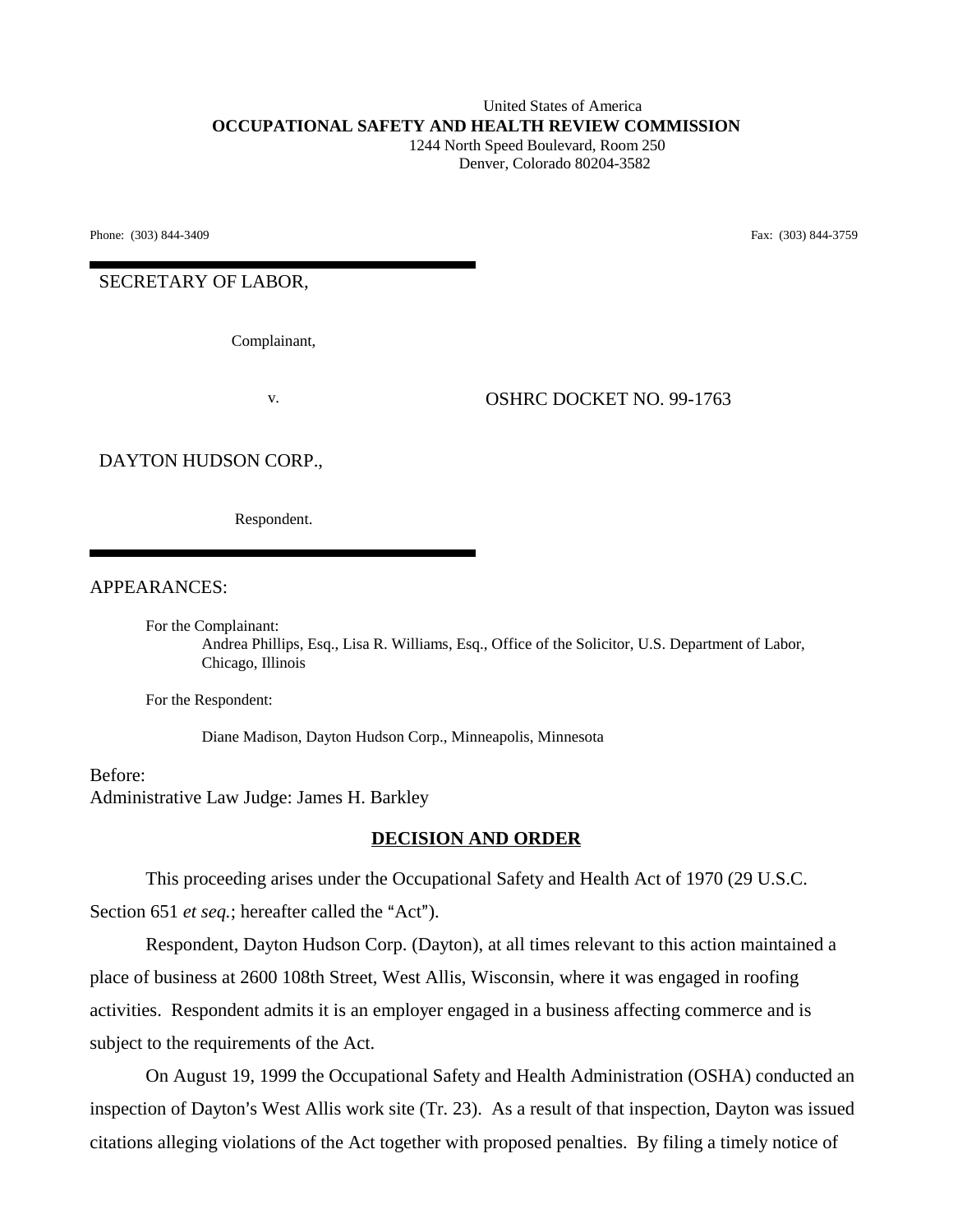contest Dayton brought this proceeding before the Occupational Safety and Health Review Commission (Commission).

On February 8, 2000, a hearing was held in Milwaukee, Wisconsin. The parties have submitted briefs on the issues and this matter is ready for disposition.

# **Alleged Violations of §§1926.501 and 502** *et seq.*

Dayton does not dispute the existence of the cited fall protection violations, as listed below (Tr. 17). Both OSHA regulations and Dayton's safety policy require the use of a combination of personal fall arrest systems and warning lines when working on low sloped or flat roofs (Tr. 31). Dayton admits that safety harnesses and lanyards, though available, were not used at the site. Dayton acknowledges that though personal fall protection was not in use, no monitor was used in conjunction with the warning lines that had been erected, and that the warning lines were inadequate in that they were 1) too loose, 2) did not completely enclose the work area, 3) were placed too close to the edge of the roof, and 4) did not mark the material handling area (Tr. 31, 47, 80, 83, 86, 90). The uncontradicted record establishes that both Rustin Bird and Jose Angulo, acting as co-foremen at the site, were aware of the cited violative conditions, but took no action to correct them, because they were in a hurry to complete the job before a predicted rain storm (Tr. 28, 31, 69-70, 81, 91, 101).

Dayton raises the affirmative defense of unpreventable supervisory misconduct.

# **The Citations**

The alleged violations below have been grouped because they involve similar or related hazards that may increase the potential for injury resulting from an accident.

Serious citation 1, item 1a alleges:

29 CFR 1926.501(b)(10): Employees performing roofing activities on roofs with a slope of 4 to 12 or less, with unprotected sides greater that 6 feet or more above lower levels shall be protected from falling by guardrail systems, safety net system, personal fall arrest system, or a combination of warning line system and guardrail system, warning line system and safety net system, or warning line system and personal fall arrest system or warning line system and monitoring system.

(a)

Employees conducting roofing activities on a flat roof greater than 25 feet above the next lower level were not protected from falling by the use of an adequate fall protection system.

Serious citation 1, item lb alleges:

29 CFR 1926.502(f)(1): Warning lines were not erected around all sides of the roof work area.

(a)

Employees conducting roofing activities on a flat roof greater than 25 feet above the next lower level were not protected from falling by the use of an adequate fall protection system.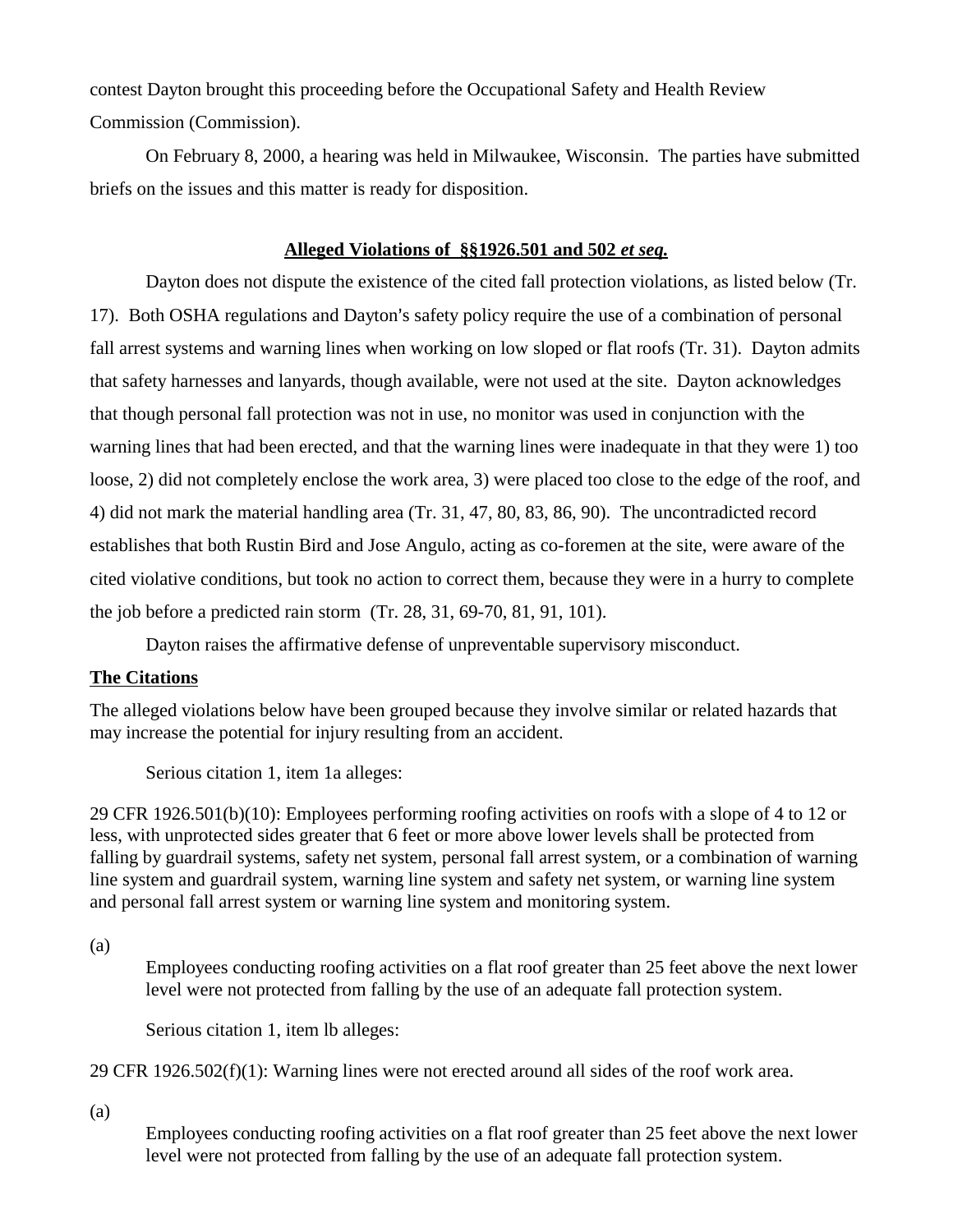Serious citation 1, item 1c alleges:

29 CFR  $1926.502(f)(1)(I)$ : Where mechanical handling equipment was not being used, the warning line was erected less than 6 feet from the roof edge.

(a)

Employees conducting roofing activities on a flat roof greater than 25 feet above the next lower level were not protected from falling by the use of an adequate fall protection system.

Serious citation 1, item 1d alleges:

29 CFR 1926.502(f)(1)(iii): Points of access, materials handling areas, storage areas, and hoisting areas were not connected to the work area by an access path formed by two warning lines.

(a)

Employees conducting roofing activities on a flat roof greater than 25 feet above the next lower level were not protected from falling by the use of an adequate fall protection system.

### **Supervisory Misconduct**

## *Facts*

Compliance Officer (CO) Kenneth Nishiyama-Atha testified that during the OSHA inspection Dayton employees told him they had been trained in fall protection (Tr. 36). Foreman Bird testified that he conducted weekly safety meetings to reinforce that training (Tr. 83). CO Nishiyama-Atha testified that the employees, including foreman Bird, were generally aware of OSHA fall protection requirements (Tr. 43). Nishiyama-Atha, however, testified that they did not appear to be familiar with specific OSHA requirements regarding, *i.e.* the placement of warning lines, the use of a monitor, and tie off requirements (Tr. 38-40).

Dayton submitted written "competent person" training materials for fall protection (Exh. R-1), as well as blank copies of daily OSHA checklists, which are intended for the use of job foreman as reminders to check all employees for compliance with fall protection requirements (Exh. R-2).

Rustin Bird testified that he had worked approximately 36 roofing jobs during the three years he worked for Dayton (Tr. 76-77). Bird stated that he had received weekly training from Dayton, including training in fall protection (Tr. 77, 92). Bird testified that he had a good grasp of the fall protection requirements, but admitted that he had not completed the competent person training packet  $(Tr. 77, 84; \text{Exh. } R-1)$ . Bird did know, however, that it was Dayton's policy to have employees wear harnesses and lanyards when exposed to a fall hazard (Tr. 78). Bird testified that he knew that warning lines were to be placed around the perimeter of the work area, 6 feet from the leading edge, and were to be used in conjunction with a monitor where personal fall protection devices were not used (Tr. 78-79, 106-07). Bird knew that the material loading area was to be guarded by warning lines from the point of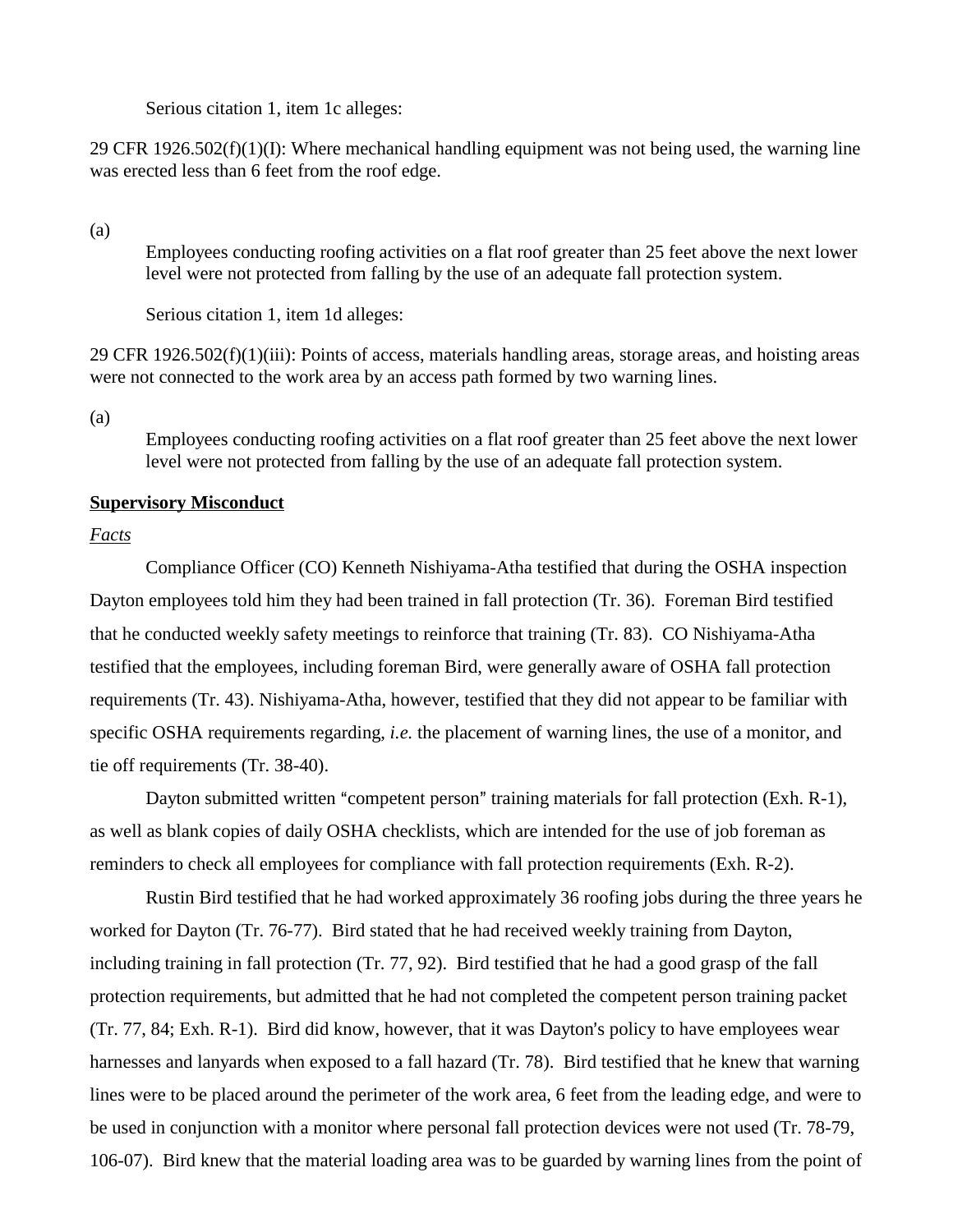roof access to the work area (Tr. 78).

Bird, however, testified that he did not use Dayton's daily checklist on this job, and could not remember filling out the weekly checklist as required (Tr. 131-32; Exh. R-2, R-3).

Foreman Bird testified that he knew he was violating Dayton fall safety policies in allowing his crew to work without harnesses and lanyards (Tr. 89). Bird stated that he allowed the crew to work unprotected, based on the short term exposures he anticipated (Tr. 91). Bird knew that Dayton made no exceptions for short term exposures (Tr. 91, 123). Bird testified, however, that during the time he worked for Dayton he had often departed from Dayton's policy for short term exposures, perhaps 100 times (Tr. 95, 124-25). At least five times Bird's supervisors were aware of his violation of the fall protection rules (Tr. 94, 97). Bird received verbal warnings from his supervisors, Randy Heil and Mark Ribbe, and was instructed to tie off, but was never otherwise disciplined (Tr. 96, 120). The violations were not noted in his file; he was never suspended (Tr. 96). Rather, Bird was made a foreman; at the time of the inspection Bird had supervised two jobs (Tr. 100). Bird admitted that he followed company policies on neither job (Tr. 100-01).

Bird testified that during the OSHA inspection, he notified Mark Ribbe about the presence of the OSHA CO, and of the CO's concerns about fall protection (Tr. 104). Bird stated that Ribbe did not ask him to take any corrective action (Tr. 104).

Finally, Bird stated that after Dayton's investigation of the alleged violations, he was told that he would not be considered for promotion from assistant foreman to full foreman (Tr. 110). Bird testified that he was never told there was any connection between the loss of his candidacy for foreman and the OSHA inspection (Tr. 110).

#### *Discussion*

In order to establish an unpreventable employee misconduct defense, the employer must establish that it had: established work rules designed to prevent the violation; adequately communicated those work rules to its employees (including supervisors); taken reasonable steps to discover violations of those work rules; and effectively enforced those work rules when they were violated. *New York State Electric & Gas Corporation*, 17 BNA OSHC 1129, 1995 CCH OSHD 30,745 (91-2897, 1995).

In this case, the evidence establishes that Dayton had a safety program that was designed to ensure that personal fall protection was used, and perimeter warning lines installed, for the benefit of all its employees who were exposed to fall hazards. The record further establishes that fall protection training was provided to Dayton employees. Rustin Bird, the foreman responsible for the violative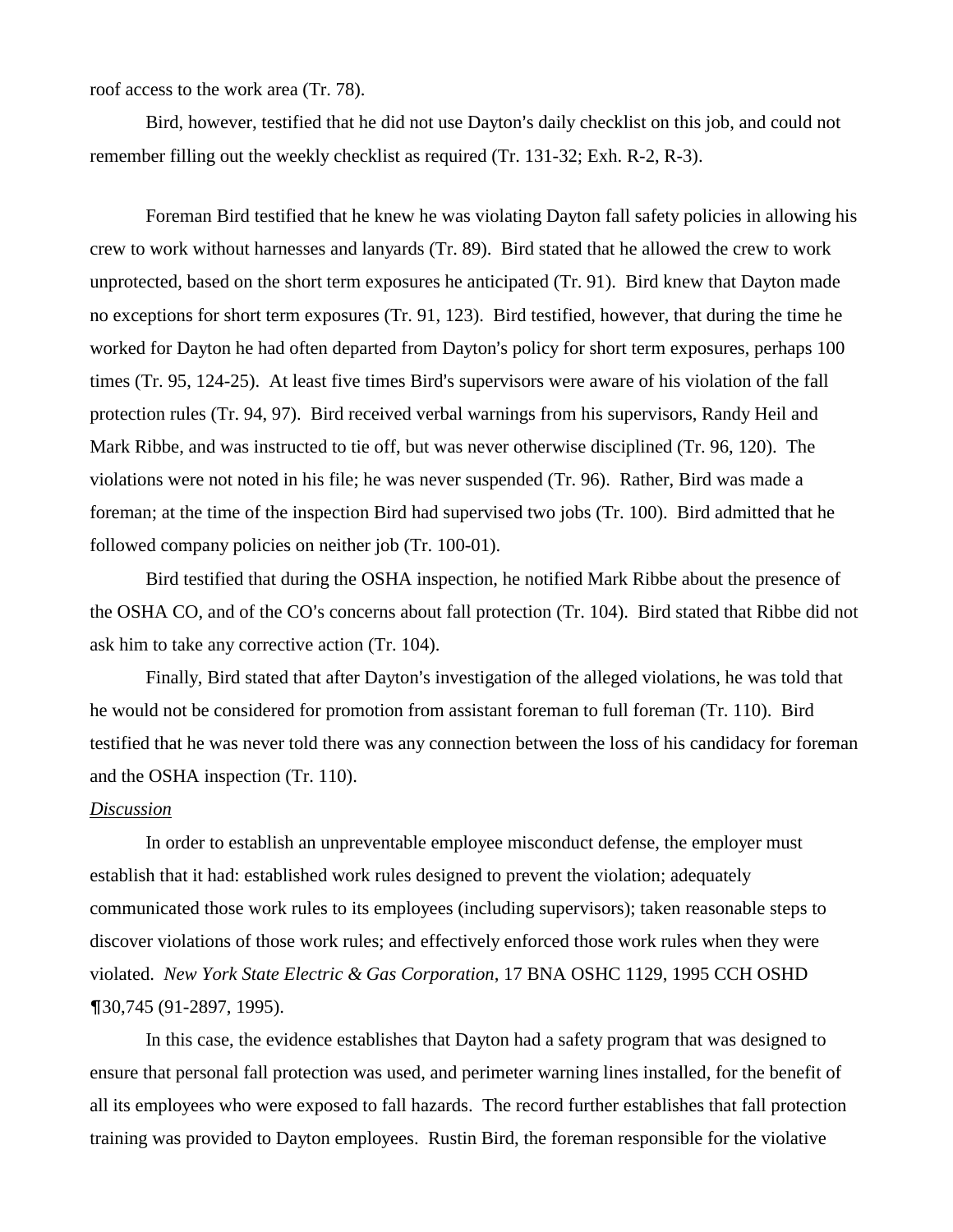conditions, testified that he was fully aware of Dayton's fall protection policies. Dayton, however, failed to establish that its safety program was enforced.

The Commission has found that unanimity of noncomplying conduct by all employees suggests ineffective enforcement *Gem Industrial, Inc.* 17 BNA OSHC 1861, 1996 CCH OSHD ¶31,197 (No. 93-1122, 1996). In addition, it is well settled that misconduct by a supervisor constitutes strong evidence that the employer's safety program is lax. *Consolidated Freightways Corp.*, 15 BNA OSHC 1317, 1991-93 CCH OSHD 29,500 (No. 86-351, 1991). An employer may rebut the presumption that its safety program was lax, however, by showing that it had a progressive disciplinary plan with increasingly harsh measures taken for repeated infractions of work rules. The Commission has held that a program consisting only of pre-inspection verbal warnings is insufficient. *Precast Services, Inc.,* 17 BNA OSHC 1454, 1995 CCH OSHD ¶30,910 (No. 93-2971, 1995).

It is clear that in this case, Dayton did not have a progressive disciplinary plan. None of the employees on the roof wore personal fall protection. Both Bird and Angulo participated in the violative conduct. Bird's testimony establishes that he repeatedly violated both OSHA regulations and Dayton work rules with impunity. His superiors were aware of his infractions, having personally observed them on approximately five different occasions. Bird was repeatedly warned to comply with the rules, but was never disciplined. Instead he was promoted to foreman. Given Bird's record of safety infractions, Dayton should have anticipated that he would also take a lax approach to ensuring that his work crews complied with the safety regulations.

The record establishes that Dayton did not effectively enforce its safety program. Dayton has, therefore, failed to make out the affirmative defense of unpreventable employee misconduct. *Penalty*

A combined penalty of \$5,000.00 is proposed for these violations.

Dayton is a large employer (Tr. 53). Nine employees, including the two foremen were exposed to a 28 foot fall hazard for approximately two to three hours (Tr. 35, 46, 49, 84). A 28 foot fall would likely result in serious bodily harm, up to and including death. Foreman Bird testified that only two or three people actually worked at the edge of the roof right up next to a 1'x1' parapet (Tr. 82, 118). Moreover, CO Nishiyama-Atha testified that, because the roof was flat, an accident was not likely to occur (Tr. 51-52). The violation was properly classified as serious, though this judge finds that the gravity of the violation is low. This judge further finds that credit for good-faith was improperly denied by CO Nishiyama-Atha, based solely on his perception that the gravity of the violation was high (Tr. 53). Credit was properly denied for history because Dayton had received other "serious" OSHA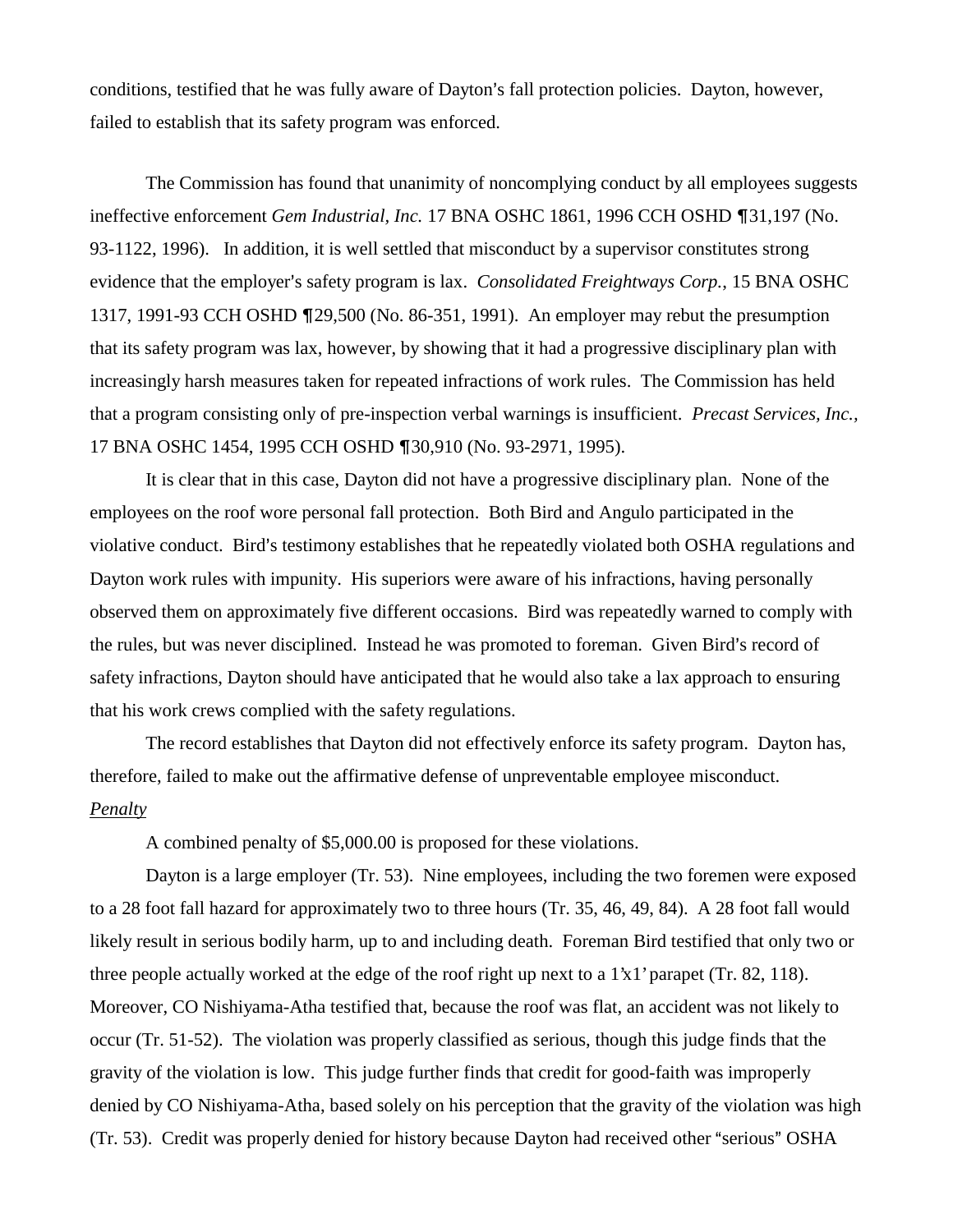citations within the preceding three years (Tr. 54).

Taking into account the relevant factors, this judge finds that a penalty of \$2,500.00 is appropriate and will be assessed.

#### **Alleged Violation of §1910.1200(f)(5)(ii)**

Other than serious citation 2, item 1 alleges:

29 CFR  $1910.1200(f)(5)(ii)$ : The employer did not ensure that each container of hazardous chemicals in the workplace was labeled, tagged or marked with the appropriate hazard warnings:

(a)

Metal container containing approximately one gallon of acetone was not labeled with the appropriate hazard warning label.

## *Facts*

CO Nishiyama-Atha testified that while he was at the work site, he observed Dayton employees using acetone that was in an unlabeled secondary container (Tr. 34-35). Nishiyama-Atha testified that foreman Bird told him the acetone was used by all the employees as needed to apply to the roof membrane (Tr. 44, 116). During employee interviews, Nishiyama-Atha found that the employees knew that the secondary container held acetone, but that they were not familiar with the health hazards associated with acetone (Tr. 73), though CO Nishiyama-Atha admitted the crew were Spanish speaking and that he relied on an interpreter to convey his questions.

Nishiyama-Atha testified that contact with acetone may result in burns, dermatitis, and irritation of the eyes (Tr. 45).

## *Discussion*

Dayton does not dispute the factual allegations contained in the citations, but argues that the Complainant did not establish that the conditions created a hazard, in that there was no credible evidence either that the crew was unaware of the hazards associated with acetone, or that they were using the acetone in an unsafe manner. Dayton argues that it did not, therefore, violate the "intent" of the cited standard.

The cited standard provides:

Except as provided in paragraphs  $(f)(6)$  and  $(f)(7)$  of this section, the employer shall ensure that each container of hazardous chemicals in the workplace is labeled, tagged or marked with the following information: